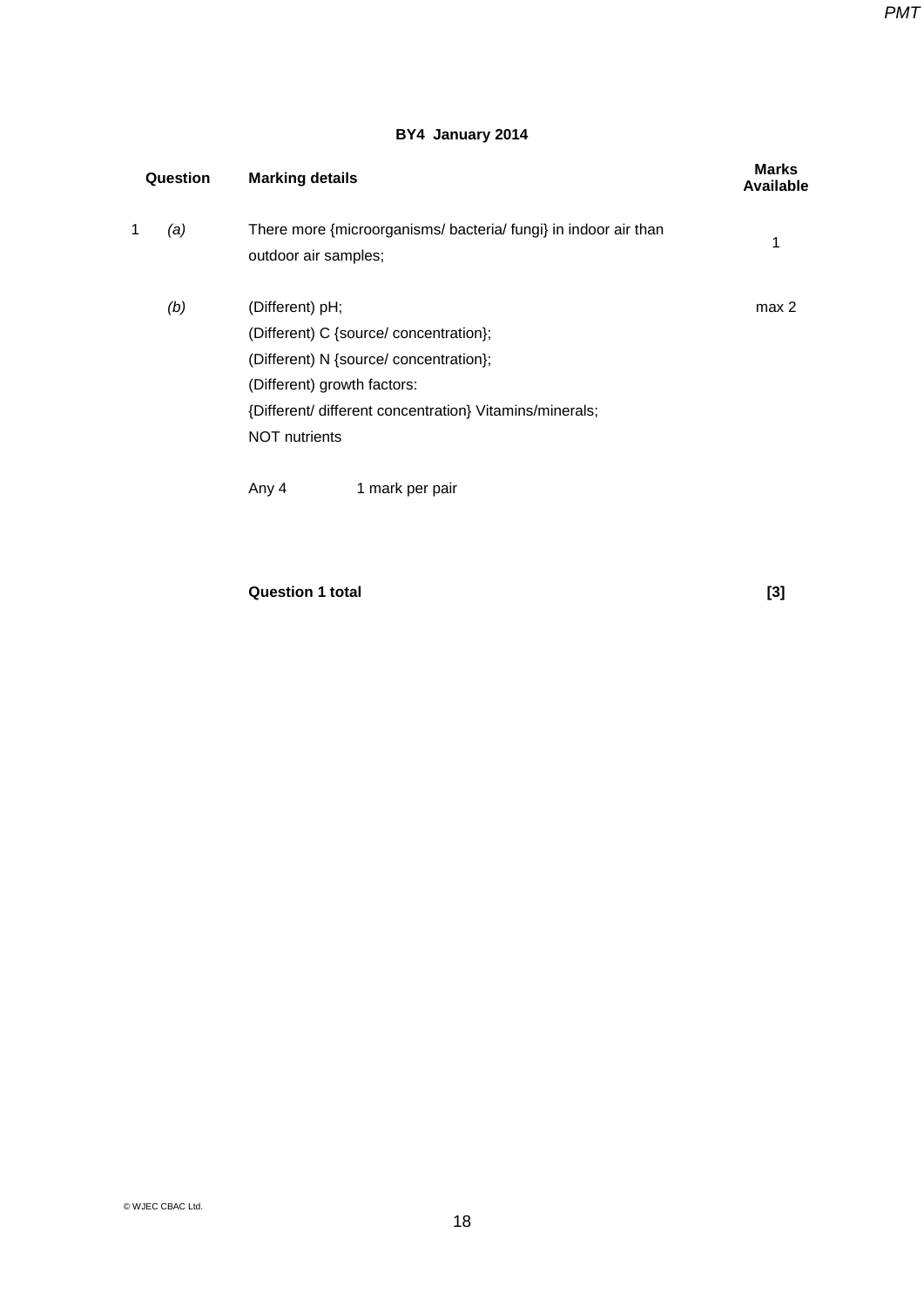| Question |     | <b>Marking details</b>                                                                                                                                                                                                                                                                                                          | <b>Marks</b><br>Available |  |
|----------|-----|---------------------------------------------------------------------------------------------------------------------------------------------------------------------------------------------------------------------------------------------------------------------------------------------------------------------------------|---------------------------|--|
| 2        | (a) | Legumes/ leguminous;                                                                                                                                                                                                                                                                                                            | 1                         |  |
|          | (b) | Contain nitrogen fixing bacteria/ OWTTE; (must be correct context,<br>not plant fixing nitrogen)<br>Such as Rhizobium;<br>(Some) {nitrogenous compounds/ ammonium ions/ ammonia/ amino<br>acids} pass to the plant; NOT nitrate/ nitrogen<br>Allows the plant to grow in poor soil/ used for {amino acid/<br>proteinsynthesis}; | max 3                     |  |
|          | (c) | Nitrosomonas converts ammonia to nitrites;<br><i>Nitrobacter</i> converts nitrites to nitrates;<br>Accept diagram/equation<br>Which the plant can {absorb/take up} (from the soil);<br>And use for {nucleic acid/eq or protein synthesis};                                                                                      | max <sub>3</sub>          |  |

### **Question 2 total [7]**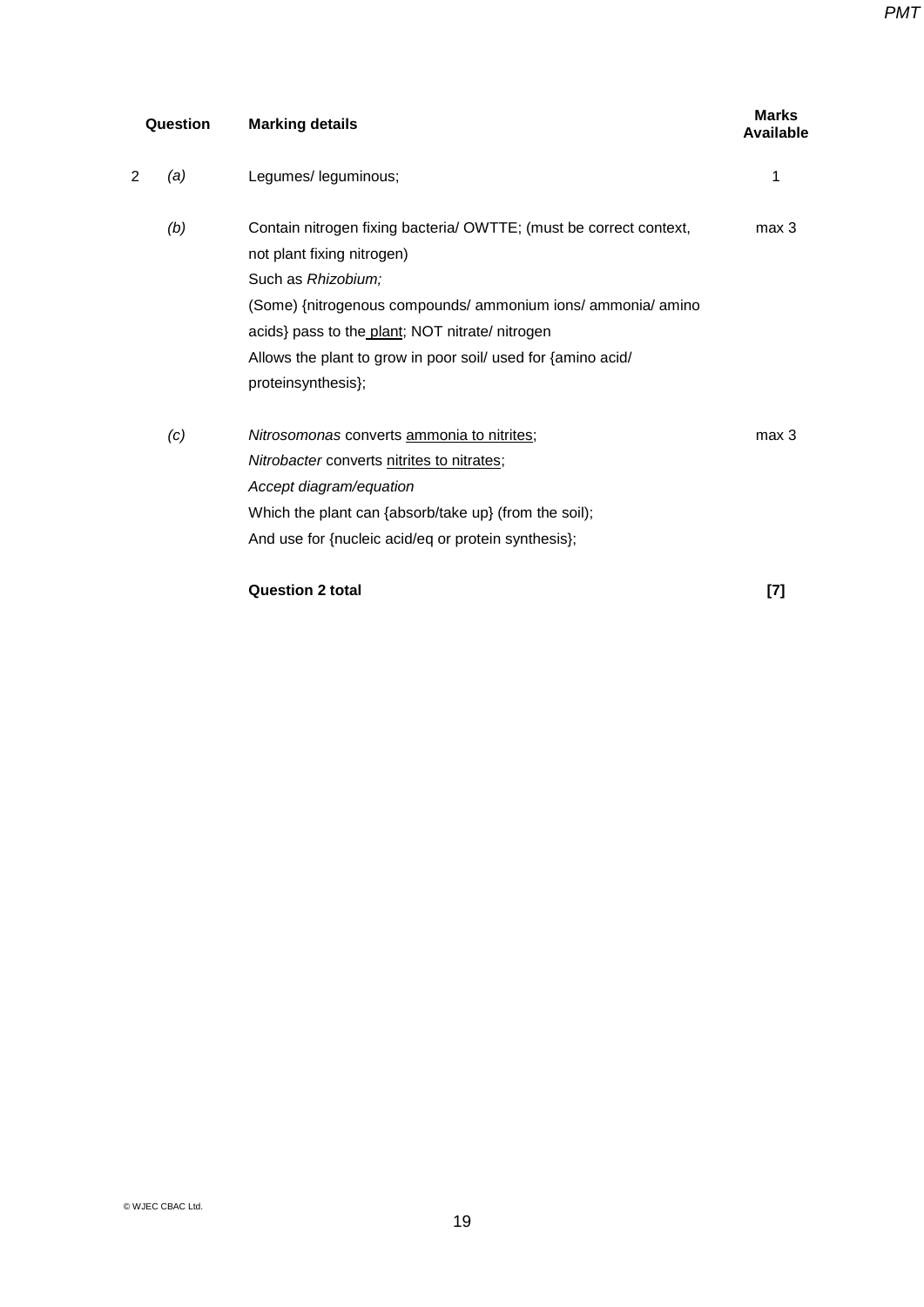| Question |     |      | <b>Marking details</b>                                                                                                                    |                  |
|----------|-----|------|-------------------------------------------------------------------------------------------------------------------------------------------|------------------|
| 3        | (a) |      | milliVolts/mV; NOT microvolts<br>milliseconds/msec/ ms;                                                                                   | $\overline{2}$   |
|          | (b) |      | Resting potential;<br>A<br>B<br>Depolarisation<br>С<br>Repolarisation;<br>D<br>Hyperpolarisation/refractory;                              | 4                |
|          | (c) | (i)  | Threshold (potential);                                                                                                                    | 1                |
|          |     | (ii) | Failed to reach threshold potential;<br>All or nothing response;<br>$-55;$<br>So (too few) sodium gates opened/not enough depolarisation; | max <sub>2</sub> |
|          |     |      | <b>Question 3 Total</b>                                                                                                                   | [9]              |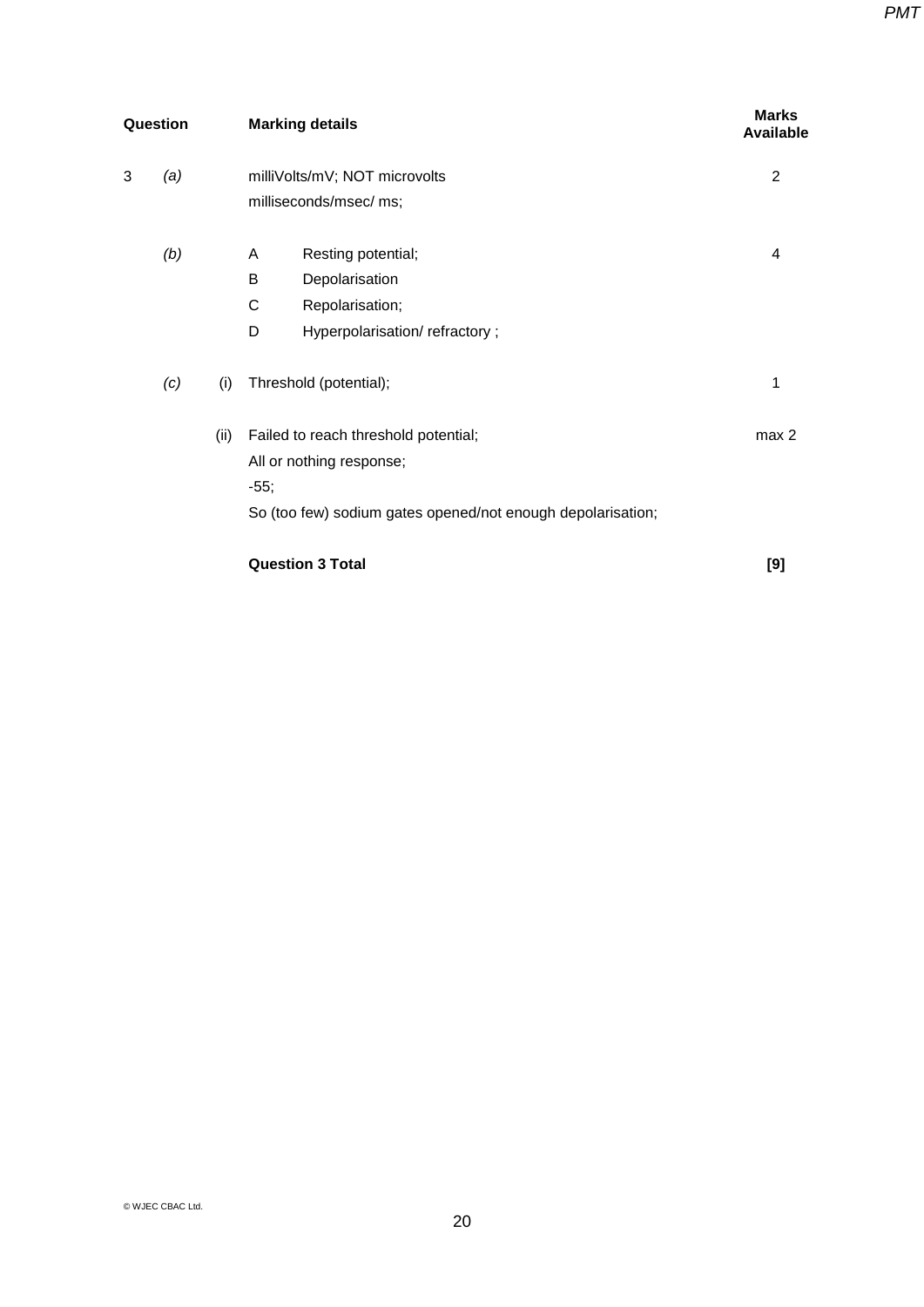*PMT*

| Question   | <b>Marking details</b>                                                                                                                                                                                                                                                                                                                                                                                                                                                                 | <b>Marks</b><br><b>Available</b> |
|------------|----------------------------------------------------------------------------------------------------------------------------------------------------------------------------------------------------------------------------------------------------------------------------------------------------------------------------------------------------------------------------------------------------------------------------------------------------------------------------------------|----------------------------------|
| (a)<br>4   | Low water levels in blood/high osmotic potential/low \;<br>$\bullet$<br>Detected by osmoreceptors;<br>$\bullet$<br>In hypothalamus;<br>$\bullet$<br>(More) ADH secreted from (posterior lobe of) pituitary;<br>$\bullet$<br>{Into/travels in} blood to;<br>$\bullet$<br>{collecting duct/distal convoluted tubule}{ becomes more<br>$\bullet$<br>permeable/more aquaporins/ more water channels in<br>membranes};<br>Water absorbed;<br>$\bullet$<br>Because of low $\Psi$ in medulla; | max 6                            |
| (b)<br>(i) | As plasma solute concentration increases to 282 there is no increase<br>in ADH/ the concentration of ADH remains constant;<br>After 282 there is {a proportional/ rapid} increase in ADH; (increase<br>must be qualified)                                                                                                                                                                                                                                                              | $\overline{2}$                   |
| (ii)       | (Up to 293 au) ADH can achieve sufficient water reabsorption/<br>OWTTE;<br>After this point {water needs to be taken in/ by drinking} to avoid<br>dehydration;                                                                                                                                                                                                                                                                                                                         | 2                                |
| (c)        | Blood loss/vomiting; NOT dehydration/ anaemia                                                                                                                                                                                                                                                                                                                                                                                                                                          | 1                                |
|            | <b>Question 4 Total</b>                                                                                                                                                                                                                                                                                                                                                                                                                                                                | $[11]$                           |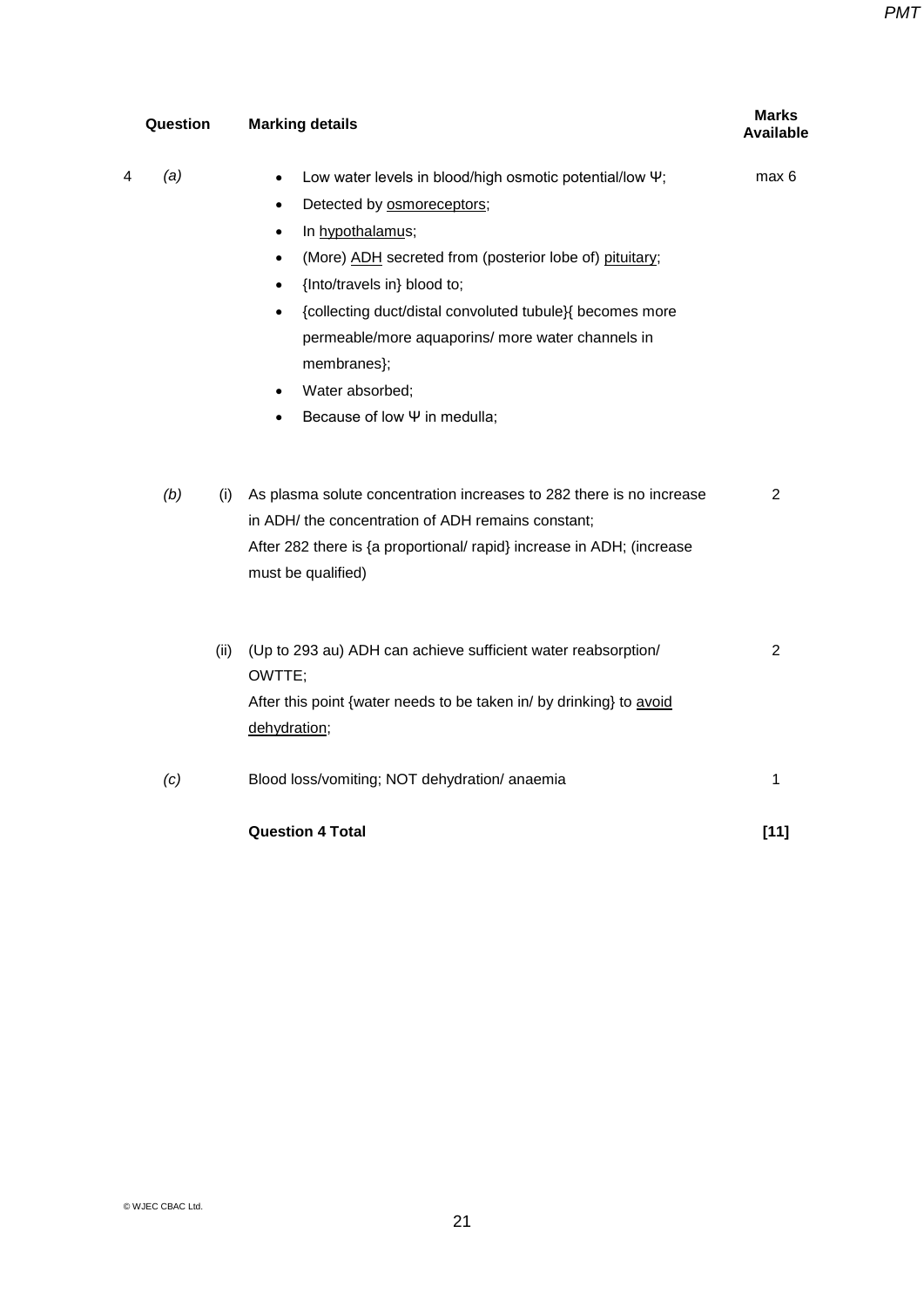## **Question Marking details Marks**

5 *(a)*

# **Available**

8

|   | Name of stage    | Precisely what is happening in the        |
|---|------------------|-------------------------------------------|
|   |                  | culture                                   |
| A | Lag;             | Cells are rehydrating/                    |
|   |                  | Yeast is synthesizing enzymes/ gene       |
|   |                  | activation;                               |
|   |                  | NOT adapting/ acclimatizing/DNA           |
|   |                  | replication                               |
| B | Log/Exponential; | Cells are {dividing/budding/ replicating/ |
|   |                  | fission} (at maximum rate) eq; NOT        |
|   |                  | rapid growth                              |
| С | Stationary;      | Cells are dying in equal numbers to       |
|   |                  | those produced by division;               |
|   |                  | NOT births=deaths                         |
| D | Decline/death;   | There is a build up of ethanol which is   |
|   |                  | killing the cells;                        |

*(b)* Pyruvate is converted to ethanal/acetaldehyde; With the removal of  $CO<sub>2</sub>$ / by decarboxylation; Ethanal/acetaldehyde is reduced to ethanol; Using the NADH<sub>2</sub>/ reduced NAD/ NADH.; Or correct diagram for 3max Accept Pyruvate is converted to ethanol = 1 mark (alternative to MP 1 and 3)

### **Question 5 Total [12]**

4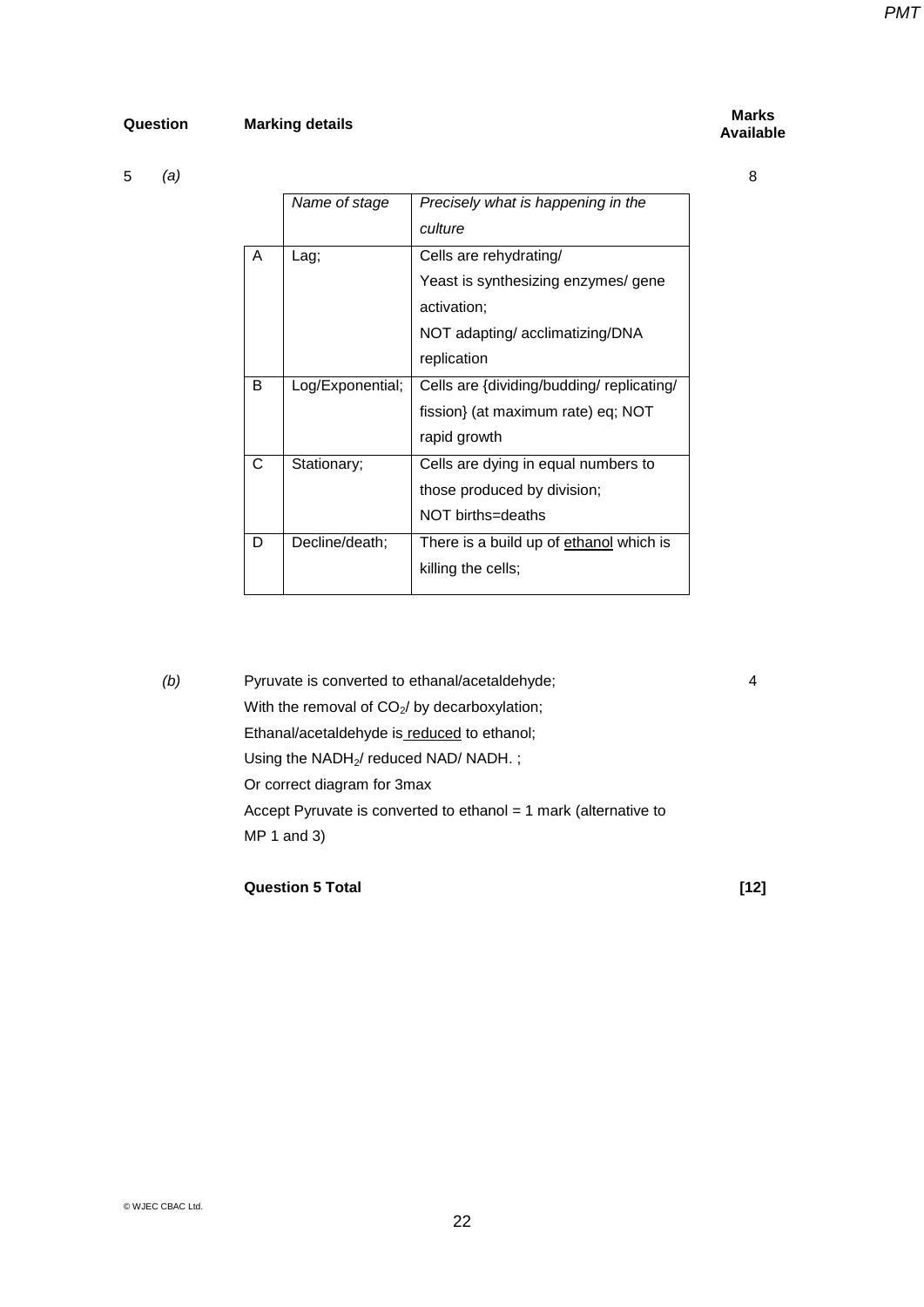*PMT*

| Question<br><b>Marking details</b>                                              | <b>Marks</b><br><b>Available</b> |
|---------------------------------------------------------------------------------|----------------------------------|
| 6<br>(a)<br><b>Similarities</b>                                                 | max 2                            |
| (Both contain) a 5 carbon sugar;                                                |                                  |
| Both have two phosphate groups;                                                 |                                  |
| Both contain (two) nitrogenous bases/adenine/organic base;                      |                                  |
| Dinucleotide;                                                                   |                                  |
| Accept adenosine for 1 mark if MP1 and 3 not awarded                            |                                  |
| <b>Differences</b>                                                              | 1                                |
| FAD only contains one (ring form) sugar and NAD contains 2/                     |                                  |
| One 5C sugar is in its linear form in FAD and both 5C sugars are in             |                                  |
| ring form in NAD/ NAD contains nicotinamide and FAD contains                    |                                  |
| flavin/ FAD has a three ring base and NAD has one ring base;                    |                                  |
| (b)<br>The bond between the {terminal/last two} phosphate groups on ATP;<br>(i) | 1                                |
| (ii)<br>Does not involve the ETC/complex series of carriers and pumps;          | Max 2                            |
| Does not need stalked particles/ATP synthetase;                                 |                                  |
| Does not need an electrochemical gradient/eq;                                   |                                  |
| Does not require oxygen;                                                        |                                  |
| Accept 'Does not require mitochondria' as alternative to MPs 1, 2,3             |                                  |
| Arrows showing<br>(iii)                                                         | $\overline{2}$                   |
| In the conversion of triose phosphate to pyruvate;                              |                                  |
| After the 5C compound in the Kreb's cycle;                                      |                                  |
| (iv)<br>4;                                                                      | 2                                |
| 2;                                                                              |                                  |
| In the mitochondrial matrix;<br>(c)<br>(i)                                      | 1                                |
| Dehydrogenase AND decarboxylase;<br>(ii)                                        | 1                                |
| <b>Question 6 Total</b>                                                         | $[12]$                           |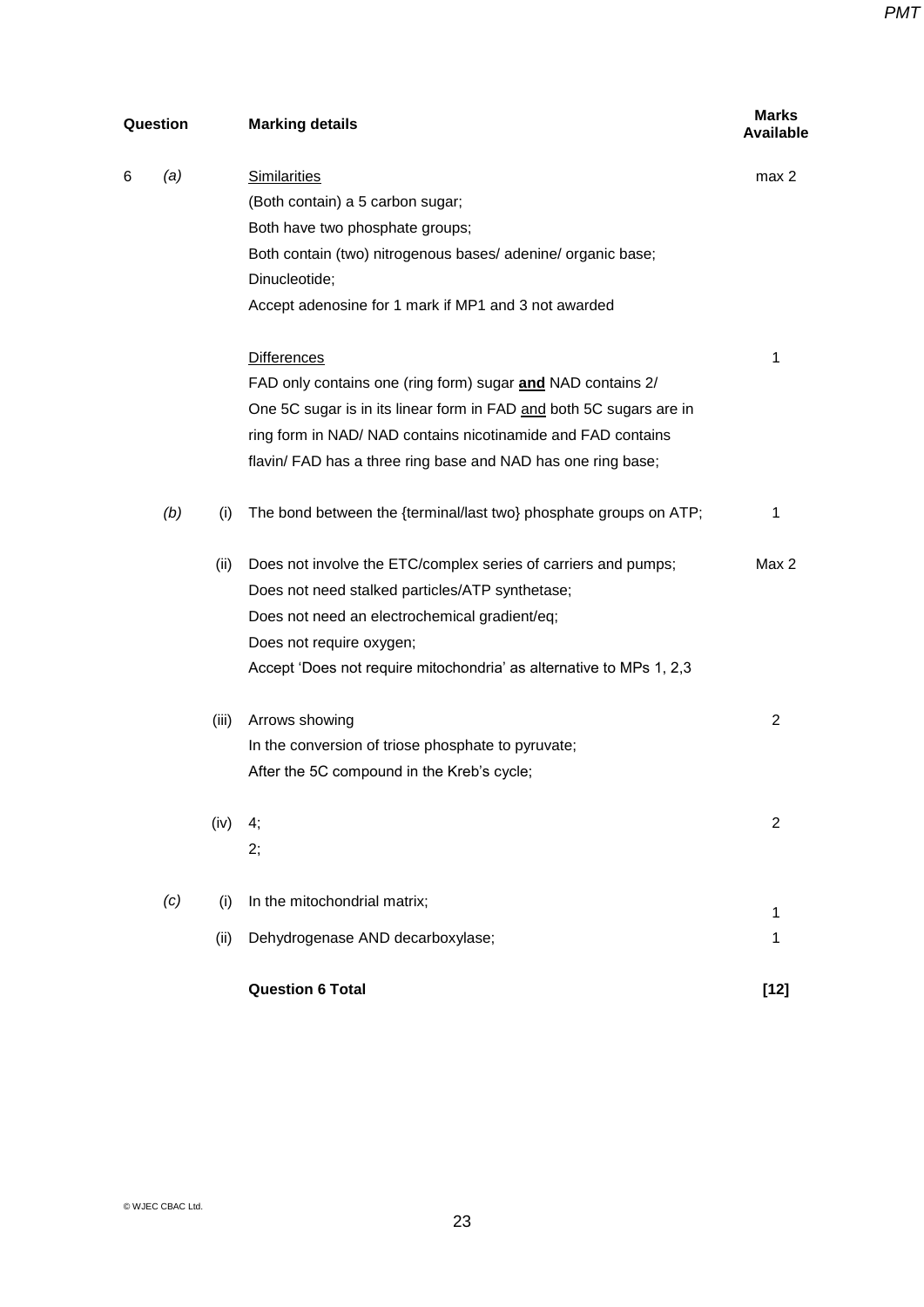| Question |     |       | <b>Marking details</b>                                                                                                                                                                                                                                                                         |                |
|----------|-----|-------|------------------------------------------------------------------------------------------------------------------------------------------------------------------------------------------------------------------------------------------------------------------------------------------------|----------------|
| 7        | (a) |       | It stops electrons from PS II being moved to PS I;<br>So blocking the reduction of NADP <sup>+</sup> to NADPH;<br>Cyclic Photo Phosphorylation only involves PSI;<br>is not stopped as the electrons pass from PSI and return to PSI/ eq;<br>And the carrier involved in this is not affected; | 4              |
|          | (b) |       | Plant cannot generate {NADPH <sub>2</sub> / NADPH/ reduced NADP} {so Calvin<br>cycle cannot work/ description of part of process which is prevented};<br>{No glucose/ hexose sugar} will be formed;<br>For respiration;                                                                        | 3              |
|          | (c) | (i)   | 1. Ribulose bisphosphate;<br>2. Glycerate(-3-)phosphate;<br>3. Glyceraldehyde(-3-)phosphate/triose phosphate;                                                                                                                                                                                  | 3              |
|          |     | (ii)  | Catalyses {the reaction between RuBP and carbon dioxide/ to fix<br>carbon dioxide} ;                                                                                                                                                                                                           | 1              |
|          |     | (iii) | ATP;<br>X<br>Υ<br>$NADPH2$ ;                                                                                                                                                                                                                                                                   | $\overline{2}$ |
|          |     | (iv)  | $CO2 Fixation/6C intermediate/ RuBP binds to CO2;$<br>Α<br>Regeneration/resynthesis of RuBP;<br>В<br>C<br>Reduction;                                                                                                                                                                           | 3              |
|          |     |       | <b>Question 7 Total</b>                                                                                                                                                                                                                                                                        | $[16]$         |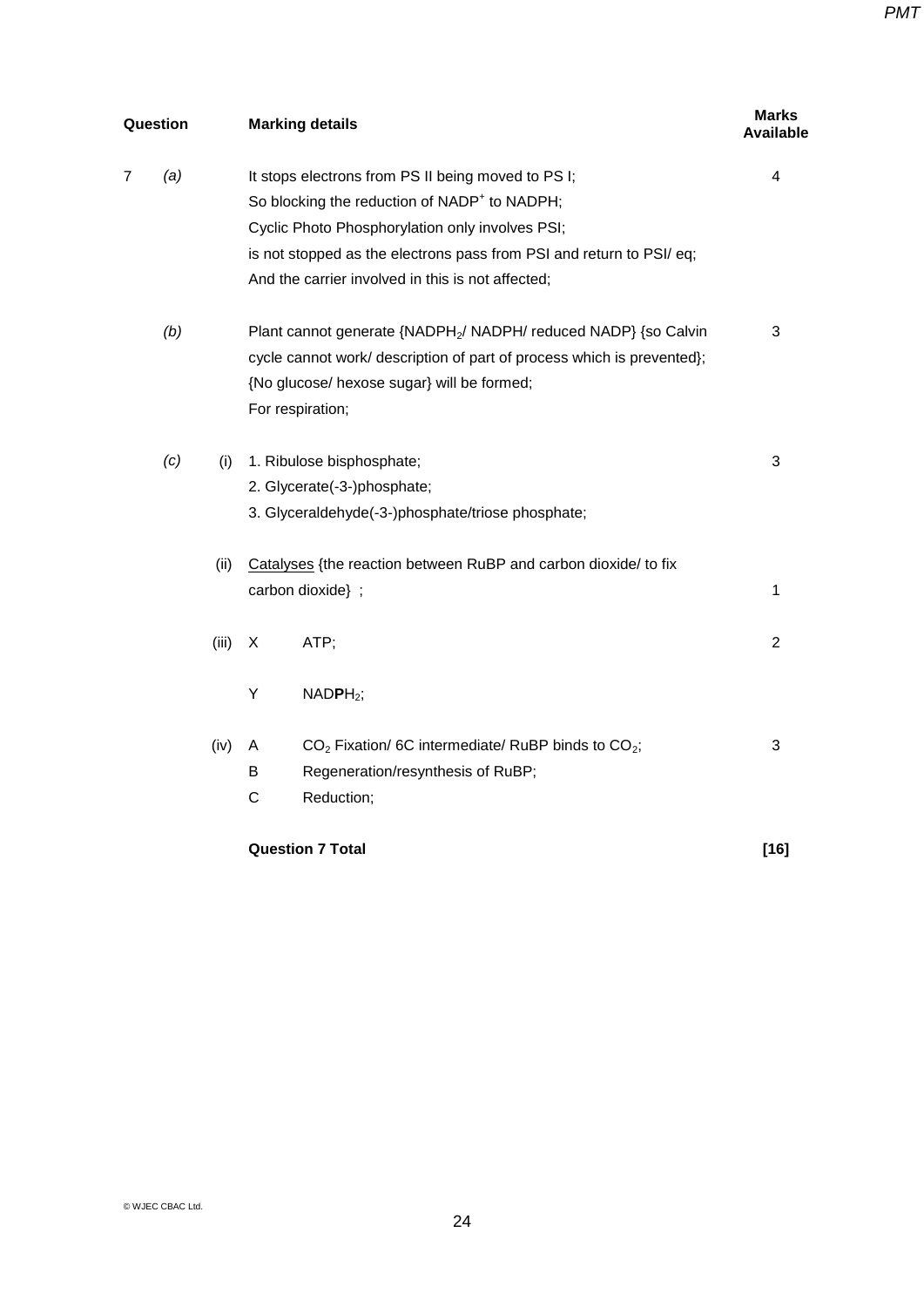**Available**

### **Question Marking details Marks**

# 8 *(a)* **Viable count mark scheme** A Viable count is counting living cells; B As opposed to a direct count which counts both living and dead cells; C One cell gives rise to one colony/so  $N^{\circ}$  of colonies =  $N^{\circ}$  of viable cells; D Use of aseptic technique + example; (eg flaming neck of bottle etc) E Sterilisation of equipment and media + example; (eg autoclave/ oven/ radiation) F Serial dilution; G Culture needs diluting by ten-fold steps; H  $1 \text{cm}^3$  of original sample added to;  $I = 9cm<sup>3</sup>$  of (sterile) water; J (Mixed and) process repeated; K Known volume(or eg such as 1cm $3/0.5$  cm $3$ ) of microorganisms are added to agar plates; L Incubated at  $25^{\circ}$ C (up to  $37^{\circ}$ C) for 24-48 hours; Must state a temperature and time M Count  $N^{\circ}$  of colonies in {appropriate plate/appropriate number of colonies}; N Multiply by dilution factor to calculate No of cells per  $cm<sup>3</sup>$  in original sample; O Some comment on unreliability eg reference to clumping of cells;

### **Question 8a Total [10]**